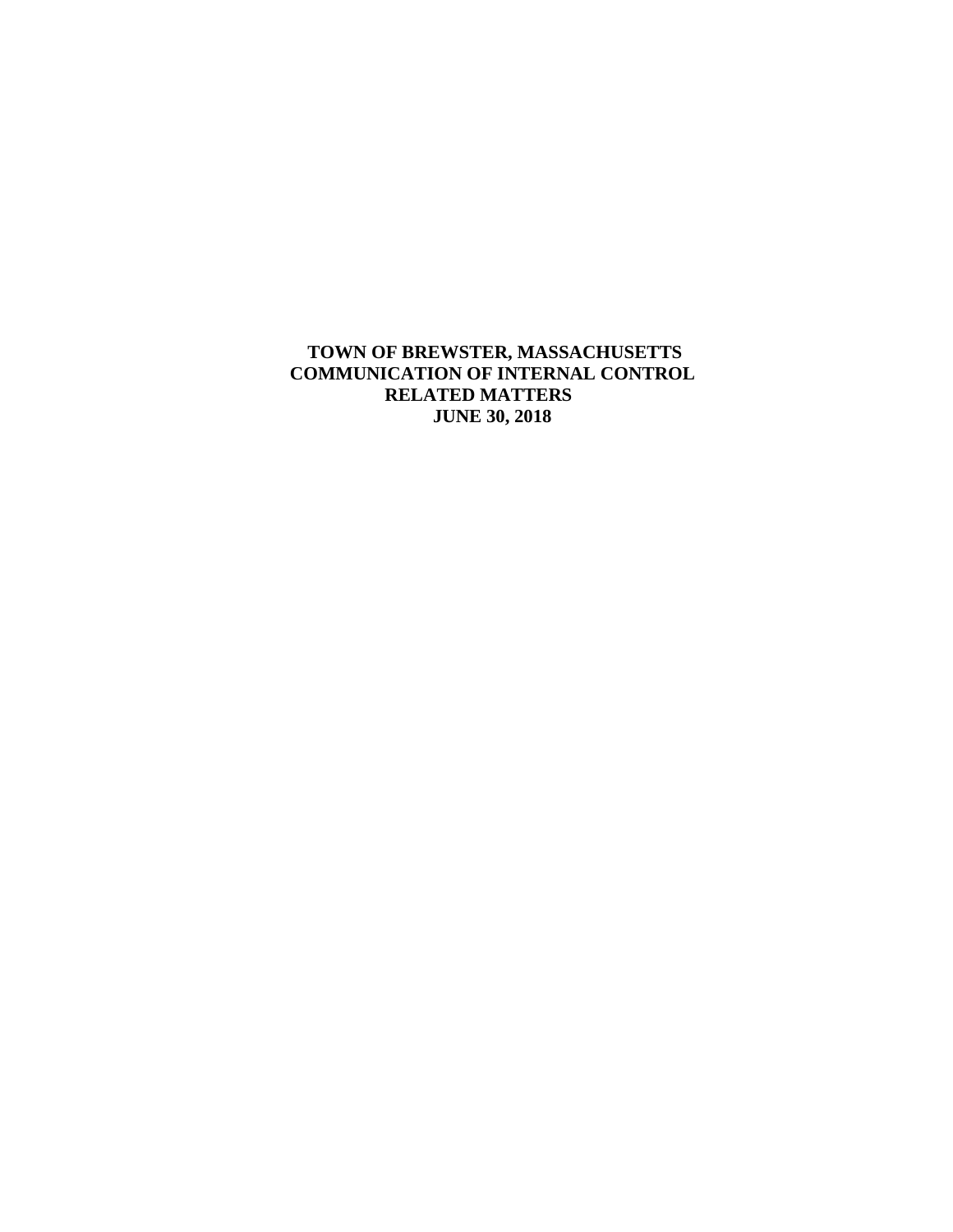#### **ROBERT E. BROWN II, CPA CERTIFIED PUBLIC ACCOUNTANT 25 CEMETERY STREET - P.O. Box 230 Mendon, Massachusetts 01756**

#### Phone: (508) 478-3941 Fax: (508) 478-1779

To the Honorable Select Board Town of Brewster, Massachusetts

In planning and performing our audit of the basic financial statements of the Town of Brewster, Massachusetts, as of and for the fiscal year ended June 30, 2018, in accordance with auditing standards generally accepted in the United States of America, we considered the Town's internal control over financial reporting (internal control) as a basis for designing our audit procedures for the purpose of expressing an opinion on the financial statements, but not for the purpose of expressing an opinion on the effectiveness of the Town's internal control. Accordingly, we do not express an opinion on the effectiveness of the Town's internal control.

Our consideration of internal control was for the limited purpose described in the preceding paragraph and was not designed to identify all deficiencies in internal control that might be significant deficiencies or material weaknesses and therefore, there can be no assurance that all deficiencies, significant deficiencies, or material weakness have been identified. However, as discussed below, we identified deficiencies in internal controls that we consider to be a material weakness and a significant deficiency.

A deficiency in internal control exists when the design or operation of a control does not allow management or employees, in the normal course of performing their assigned functions, to prevent, or detect and correct misstatements on a timely basis. A material weakness is a deficiency, or combination of deficiencies, in internal control, such that there is a reasonable possibility that a material misstatement of the entity's financial statements will not be prevented, or detected and corrected in a timely basis. We consider the following deficiencies in the Town's internal controls noted on pages 2- 3 to be a material weakness and a significant deficiency.

This communication is intended solely for the information and use of management, the Select Board, and the Commonwealth of Massachusetts and is not intended to be and should not be used by anyone other than the specified parties.

Respectfully,

Robert E. Brout

Certified Public Accountant June 7, 2019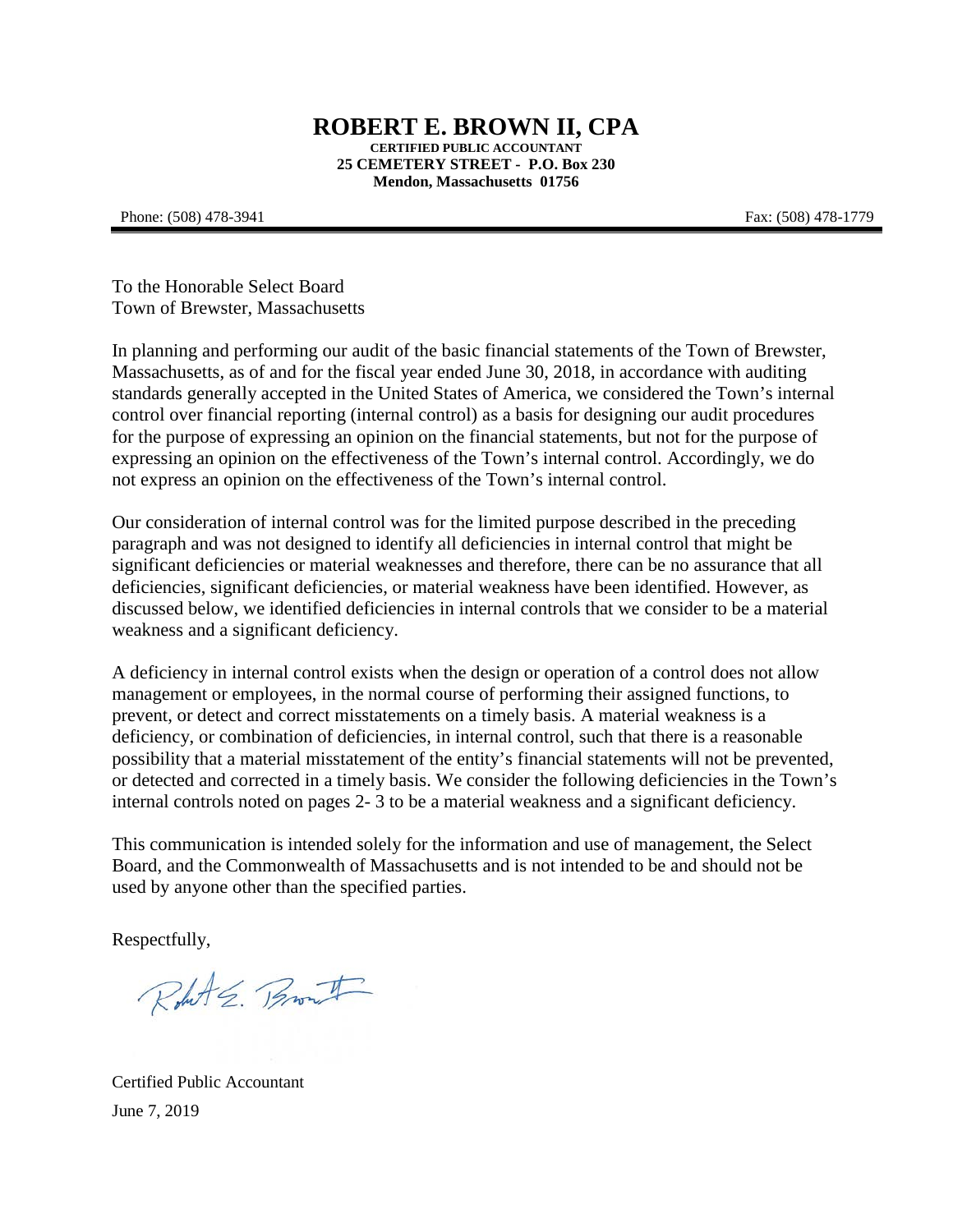# **TOWN OF BREWSTER, MASSACHUSETTS COMMUNICATION OF INTERNAL CONTROL RELATED MATTERS JUNE 30, 2018**

#### **MATERIAL WEAKNESS IN INTERNAL CONTROLS**

# INTERDEPARTMENTAL RECONCILIATION OF WATER ACCOUNTS RECEIVABLE

## **Finding**

The water accounts receivable balance and monthly activity maintained by the Water Department was not reconciled to the general ledger on a monthly and timely basis. As a result of the above deficiency, there was a significant water receivable variance between the Water Department and the Town Accountant's general ledger balances at year-end. At year end, journal entry adjustments were made to the general ledger to agree with Water Department balances.

We have concluded that this control deficiency represents a material weakness in internal controls.

#### **Recommendation**

The reconciliation of accounts receivable is a very important internal control. The Water Department's receivable report balances and activity must be reconciled to the Town Accountant's general ledger receivable balance on a monthly basis and in a timely manner.

#### **Managements Response**

The Town concurs with the auditor's finding. The Town Accounting office has been working directly with the Water Department to establish a better system of reconciling accounts receivable on a monthly basis. We will continue to work collaboratively on timing of commitments and aging report.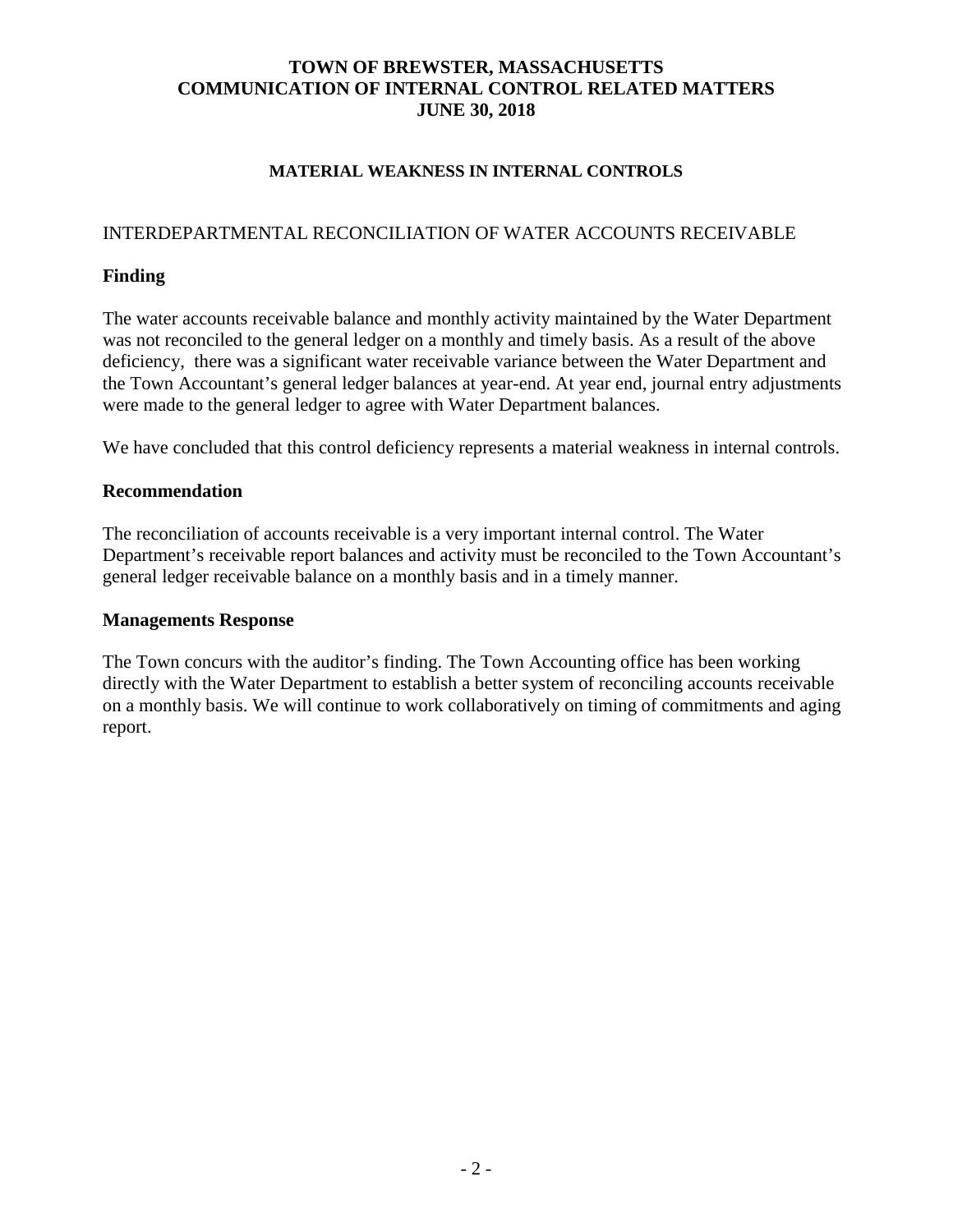# **TOWN OF BREWSTER, MASSACHUSETTS COMMUNICATION OF INTERNAL CONTROL RELATED MATTERS JUNE 30, 2018**

# **SIGNIFICANT DEFICIENCY IN INTERNAL CONTROLS**

## RECONCILIATION OF REVENUE AND EXPENSES SUBSIDIARIES

# **Finding**

The revenue and expense subsidiaries for the various funds were not reconciled to the general ledger revenue and expense control balances on a monthly and timely basis. As a result of the above deficiency, there were variances between the various subsidiary ledgers and the related general ledger control accounts. At year end, several significant journal entry adjustments were made to reclassify the variances in the various funds and the general fund. Upon analysis, we have proposed several adjustments to these year-end journal entries.

We have concluded that this control deficiency represents a significant deficiency in internal controls.

#### **Recommendation**

The reconciliation of the revenue and expense subsidiaries to the general ledger control accounts is a very important internal control. The revenue and expense subsidiaries must be reconciled to the related revenue and expenditure control balances on a monthly basis and in a timely manner.

#### **Managements Response**

The Town concurs with the auditor's finding. The Abrahams Group was hired to reconcile FY 2018. This process has identified several links within the revised chart of accounts that were not correct.